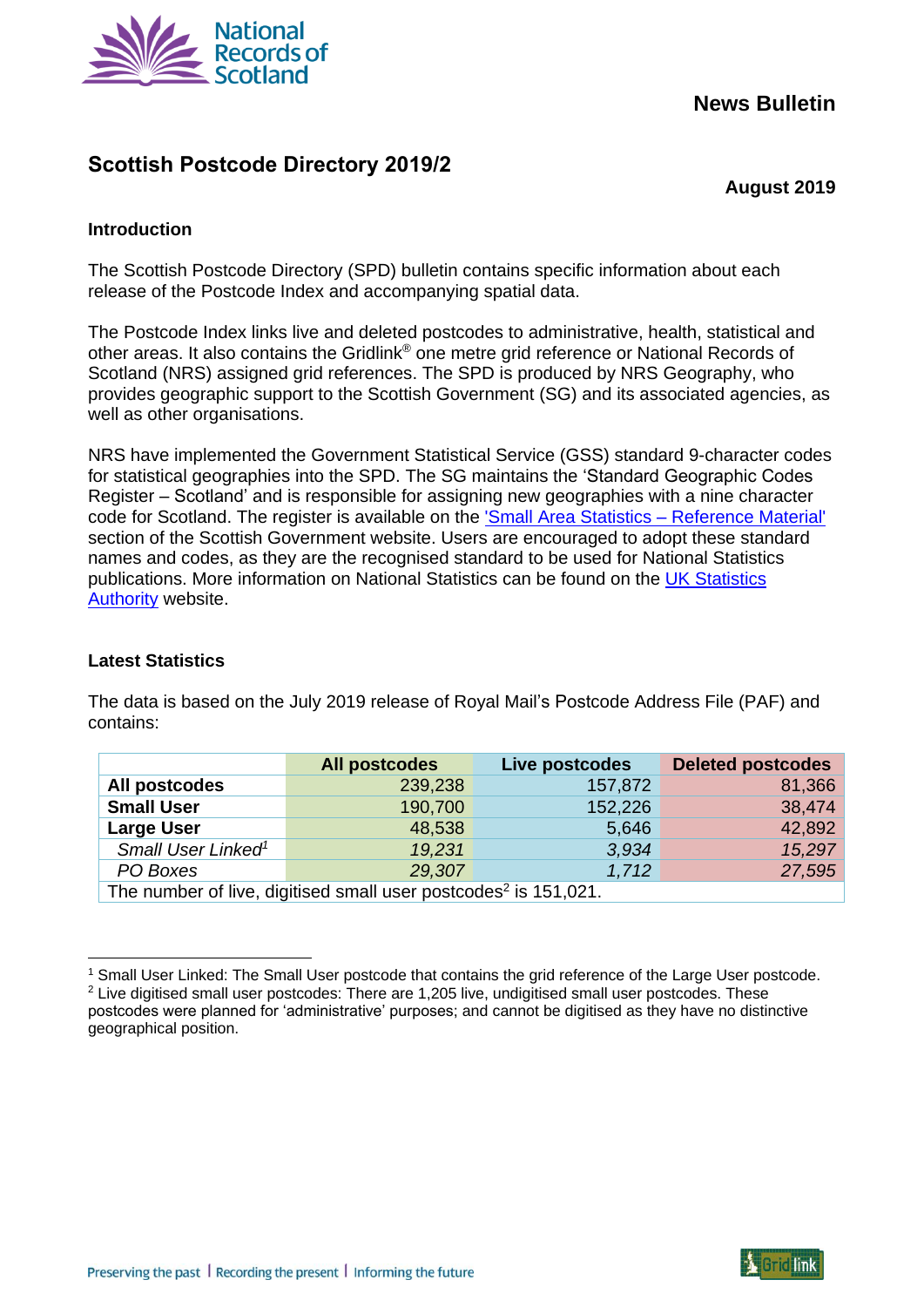

# **1. Updates since 2019/1**

#### 1.1 Geographies

The following geographies have changed on the Postcode Index:

- CouncilArea2019Code
- ElectoralWard2019Code
- HealthBoardArea2019Code
- IntegrationAuthority2019Code
- LAU2019Level1Code

#### 1.2 Boundaries

Postcode alignment work is progressing; this is to provide a better 'fit' to the National Parks, and Strategic Development Plan Areas.

# **2. Known Errors**

Corrections and identified omissions to the data content of the SPD Index and/or Spatial data are included on the subsequent SPD release.

- 2.1 Postcode Index GridLink Indicator and Positional Accuracy We have completed work on the 'GridLinkIndicator' and 'GridLinkPositionalAccuracy' fields where the postcode management system was not updating records correctly. Further information on the issue is in the News Bulletin for SPD 2019/1.
- 2.2 Postcode Index LAU Level 1 data

Thank you to colleagues in NRS Population and Migration Statistics branch who highlighted an anomaly between the LAU Level 1 data from 2011 and 2018.

LAU Level 1 boundaries should always be amended to reflect administrative boundary changes, i.e. new S-codes should be applied and the boundary files updated.

NRS downloaded the latest LAU and NUTS boundaries from the [ONS geoportal](http://geoportal.statistics.gov.uk/) in early 2018 for use in the postcode management system that produces the Scottish Postcode Directory. Unfortunately the LAU Level 1 boundaries on the [ONS geoportal](http://geoportal.statistics.gov.uk/) did not include the council boundary amendments that happened in 2010-2011.

Further investigation with the help of colleagues in the Scottish Government's Geographic Information Science & Analysis Team showed that there was another issue associated to this, where the LAU boundaries were not assigned new S codes for the boundary amendments in 2010-2011 during which time there were three changes made to Council Area boundaries in Scotland:

- 1. Glasgow City and North Lanarkshire changed at Cardowan, by Stepps SSI 2009 No 368, effective from 1 April 2010
- 2. Angus and Dundee City changed at Fithiebank SSI 2009 No 442, effective from 1 April 2010
- 3. East Dunbartonshire and Glasgow City changed at Princes Gate and Greenacres, by Robroyston SSI 2010 No 353, effective from 1 April 2011

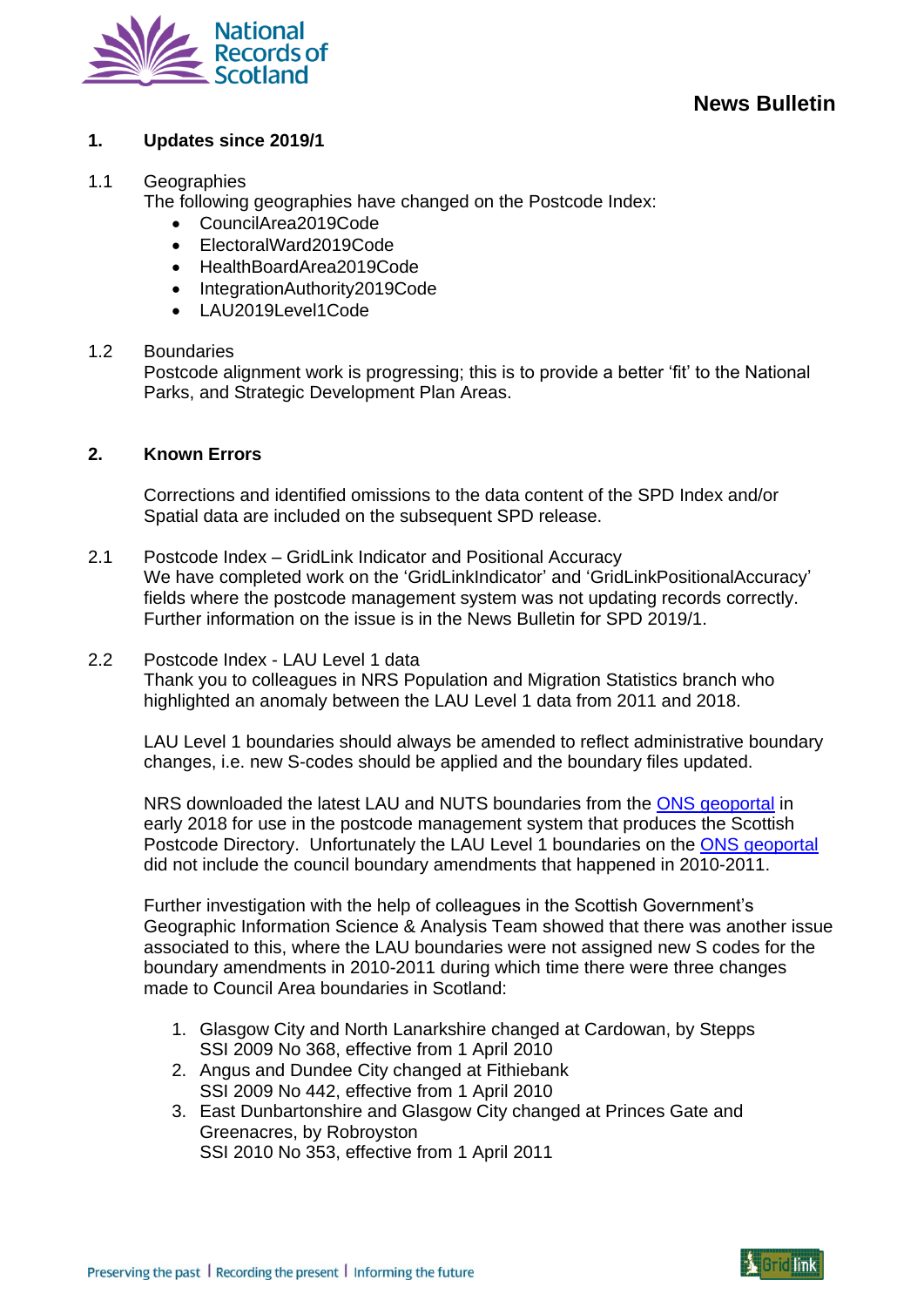

# **News Bulletin**

However, Scottish Government did not create new S-codes or ask ONS to amend the LAU Level 1 boundaries they publish on our behalf when the 2010 – 2011 Council Area boundary changes were implemented. However, the LAU Level 1 boundaries used by NRS for the Scottish Postcode Directory and associated lookups were updated in 2011, but without any changes being made to the S-codes. This has led to a mis-match between the boundaries being used by NRS and Scottish Government (which were also published on [spatialdata.gov.scot\)](https://www.spatialdata.gov.scot/geonetwork/srv/eng/catalog.search#/home), and those being published on the [ONS](http://geoportal.statistics.gov.uk/)  [geoportal,](http://geoportal.statistics.gov.uk/) despite both sets of boundaries sharing the same S-codes.

In order to apply formally the 2010-2011 Council Area changes retrospectively, new S-codes have had to be assigned for each change from 2010-2011 to allow a full time series of LAU Level 1 datasets to be created. The most up-to-date version of LAU Level 1 boundaries, which take into account all Council Area boundary changes since 2010, will be published on [spatialdata.gov.scot.](https://www.spatialdata.gov.scot/geonetwork/srv/eng/catalog.search#/home) The new S-codes will be published in the 'Standard Geographic Codes Register – Scotland'. Both products have been sent to ONS so the boundaries and codes published on the [ONS geoportal](http://geoportal.statistics.gov.uk/) can be updated.

2.3 Postcode Index and Boundaries - Postcodes crossing Council areas There were 2 split postcodes (AB32 6XAA and EH27 8DZA) which crossed the Council area boundary, resulting in both parts of the split postcode being assigned to the same area. This was as a result of a digitising error which was not captured during processing.

This has been resolved for this release, and additional checks have been applied as a result.

2.4 Name corrections for Data Zones and Intermediate Zones The Scottish Government's Geographic Information Science & Analysis Team has advised us of name corrections affecting Data Zone and Intermediate Zone geographies as shown in the tables below. The SPD Lookups for these geographies have been updated to the corrected names.

| Data Zone        | Data Zone 2011 Name                   |                                        |  |
|------------------|---------------------------------------|----------------------------------------|--|
| <b>2011 Code</b> | <b>Before Correction</b>              | <b>After Correction</b>                |  |
| S01008935        | Siverknowes and Davidson's Mains - 01 | Silverknowes and Davidson's Mains - 01 |  |
| S01008936        | Siverknowes and Davidson's Mains - 02 | Silverknowes and Davidson's Mains - 02 |  |
| S01008937        | Siverknowes and Davidson's Mains - 03 | Silverknowes and Davidson's Mains - 03 |  |
| S01008938        | Siverknowes and Davidson's Mains - 04 | Silverknowes and Davidson's Mains - 04 |  |
| S01008939        | Siverknowes and Davidson's Mains - 05 | Silverknowes and Davidson's Mains - 05 |  |
| S01008940        | Siverknowes and Davidson's Mains - 06 | Silverknowes and Davidson's Mains - 06 |  |
| S01010669        | Lochlash - 01                         | Lochalsh - 01                          |  |
| S01010670        | Lochlash - 02                         | Lochalsh - 02                          |  |
| S01010671        | Lochlash - 03                         | Lochalsh - 03                          |  |
| S01010672        | Lochlash - 04                         | Lochalsh - 04                          |  |

| Intermediate Zone | Intermediate Zone 2001 Name |                         |
|-------------------|-----------------------------|-------------------------|
| <b>2001 Code</b>  | <b>Before Correction</b>    | <b>After Correction</b> |
| S02000725         | Lochlash                    | Lochalsh                |

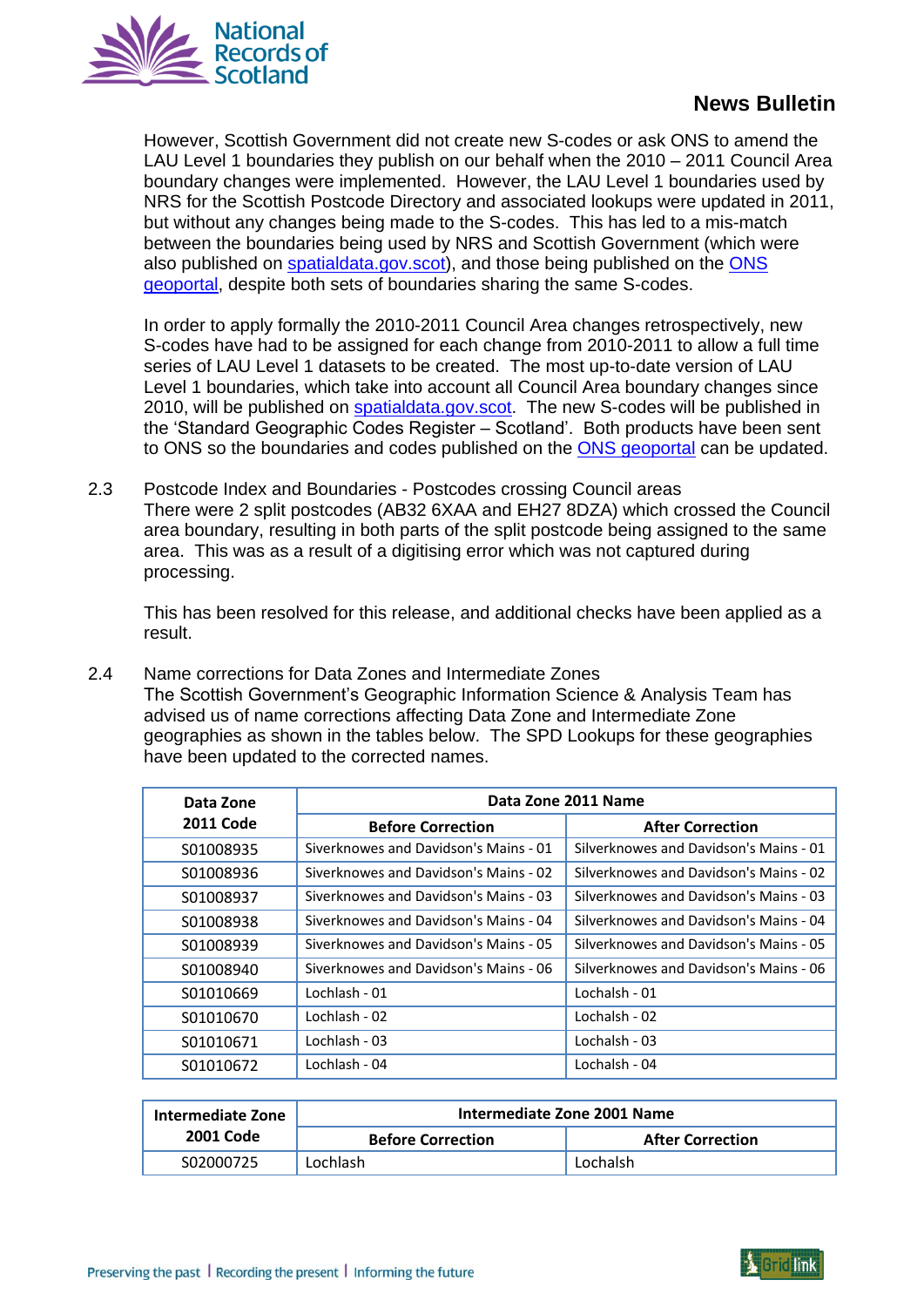

| <b>Intermediate Zone</b> | Intermediate Zone 2011 Name      |                                   |  |
|--------------------------|----------------------------------|-----------------------------------|--|
| <b>2011 Code</b>         | <b>Before Correction</b>         | <b>After Correction</b>           |  |
| S02002007                | Lochlash                         | Lochalsh                          |  |
| S02001672                | Siverknowes and Davidson's Mains | Silverknowes and Davidson's Mains |  |

#### 2.5 Islands Review

We are in the process of reviewing our Islands map to ensure that they are assigned the correct status (inhabited/not inhabited) and that all islands that are inhabited have been captured correctly.

During this review period, the Islands2016Code for any postcode that falls into one of the new Island boundaries will be assigned '000' mainland. This is a temporary measure until we complete the review.

Currently there are 4 postcodes that have been assigned a new island as shown in the table below.

| Postcode  | <b>Island Name</b>           | <b>Council Area</b> |
|-----------|------------------------------|---------------------|
| AB42 3NFB | <b>Buchanness Lighthouse</b> | Aberdeenshire       |
| HS6 5HPB  | Eilean Leathann              | Na h-Eileanan Siar  |
| PA34 4TXB | Rubha Fiola                  | Argyll and Bute     |
| PA37 1SDB | Eriska                       | Argyll and Bute     |

#### **3. Changing Geographies**

3.1 Electoral arrangements for areas specified in the Islands (Scotland) Act 2018 On 14 January 2019, the Local Government Boundary Commission began reviews of electoral arrangements for the 6 Council areas specified in the [Islands \(Scotland\) Act](http://www.legislation.gov.uk/asp/2018/12/enacted)  [2018.](http://www.legislation.gov.uk/asp/2018/12/enacted)

These are:

- Argyll and Bute,
- Highland,
- Na h-Eileanan Siar,
- North Ayrshire,
- Orkney Islands, and
- Shetland Islands.

The new islands legislation allows for use of 1 or 2 member wards, in addition to the current multi-member wards, where a ward includes an inhabited island.

More information can be found on the **Island Reviews** section of the Local Government [Boundary Commission's website.](http://www.lgbc-scotland.gov.uk/)

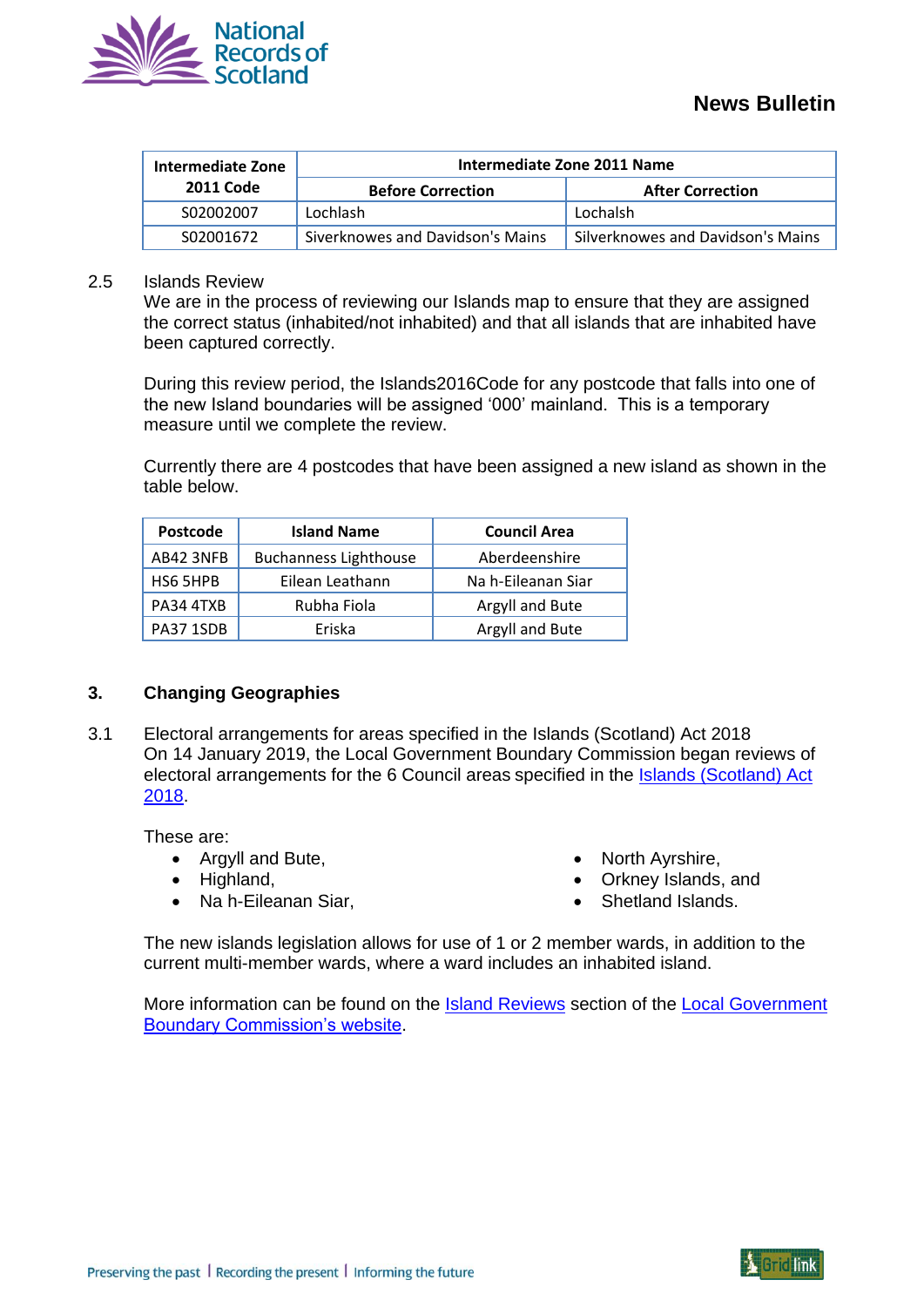

**4. Differences in Scottish data between the Scottish Postcode Directory (SPD) Postcode Index and the Office for National Statistics Postcode Directory (ONSPD)**

## 4.1 Postcode History

The SPD Postcode Index provides full postcode history; the ONSPD provides the most current version of the postcode only (as shown below).

SPD Postcode Index:

| Postcode | Date of Introduction | <b>Date of Deletion</b> |
|----------|----------------------|-------------------------|
| G31 4QD  | 01-Aug-73            | 01-May-95               |
| G31 4QD  | 20-Apr-12            | 06-Jul-12               |
| G31 4QD  | 17-Apr-13            | 07-Aug-13               |
| G31 4QD  | 16-Jan-14            |                         |

ONSPD:

| <b>Postcode</b> | Date of Introduction | Date of Deletion |
|-----------------|----------------------|------------------|
| G31 4QD         | 201310               |                  |

#### 4.2 Postcode Updates

Due to differing update regimes exiting between ONS and NRS, the dates for introduction and deletion can differ. The SPD Postcode Index contains quarterly PAF updates, whereas the ONSPD contains monthly PAF updates.

#### 4.3 Split postcodes

Unlike the SPD Postcode Index the ONSPD does not recognise split postcodes. Instead the ONSPD holds the postcode as a whole record.

#### 4.4 PO Box postcodes

Users are reminded that grid references for PO Box addresses are assigned to the local Royal Mail sorting/delivery office and are deemed low quality.

# **5. Supply arrangements**

#### 5.1 Data Formats

The 'Cut Version' of the Scottish Postcode Directory is available for free download from the [Scottish Postcode Directory](http://www.nrscotland.gov.uk/statistics-and-data/geography/nrs-postcode-extract) page of the National Records of Scotland website.

- o Boundary files Shape format One Scotland Mapping Agreement (OSMA) members only
- o Index files CSV, or Microsoft (MS) Access 2000 compatible format
- o Lookup files CSV, or Microsoft (MS) Access 2000 compatible format